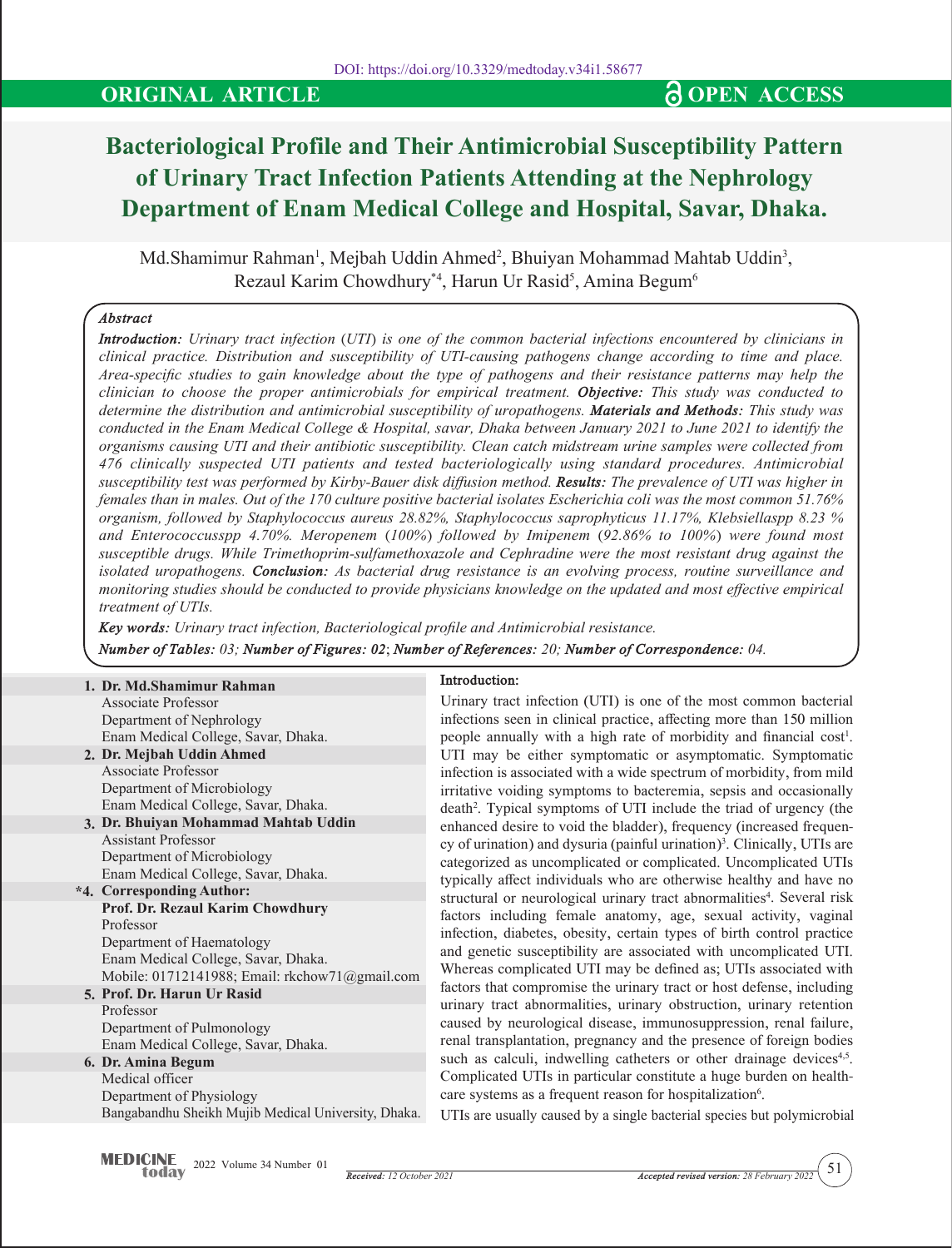infections may also take place. Among the uropathogens, Escherichia coli (Esch. coli) is responsible for 75–90% infections7 . Other organisms such as Klebsiella spp., Pseudomonas, Proteus spp., Enterococcus faecalis and Enterobacter account for a smaller number of infections. Staphylococcus saprophyticus is also responsible for approximately 5-15% UTI cases in young sexually active females8,4. Chronic Kidney Disease (CKD) is now a global problem. Infection is one of the major causes of greater morbidity and mortality in CKD patients<sup>9</sup>. Due to the structural and functional defect, incidence of UTI in CKD patients is higher compared to others. Increased risk of UTI in CKD patients includes; the impairment of host immunity, change in the composition of urine, oliguria, anuria and the resultant changes in urinary pH and osmolality. Furthermore, uremic condition may also inhibit the antimicrobial activity of granulocytes, macrophages and other defense reactions of the host. In the patients with CKD, urinary drug concentration may be too low to eradicate organisms completely<sup>10</sup>.

Antibiotics are the cornerstone in treating UTI. Easy availability and non-judicious use of antimicrobial agents may contribute to the development of resistance against commonly used antibiotics<sup>11</sup>. As antimicrobial susceptibility test report is usually obtained after 48 hours, clinicians have to start an antimicrobial drug before getting the report. In these cases, the empirical choice of antibiotic is influenced by recent available data about the susceptibility pattern and the causative agent<sup>8</sup>. Unfortunately, UTI has been suffering a shift in the etiological agents and antimicrobial susceptibility in the last decade. Distribution of urinary pathogens and the susceptibility pattern to antimicrobial agents may vary in different places and in same place from time to time $12,11$ . Thus empirical choice of antibiotics in UTI is not uniform and it depends on local guidelines, if available<sup>11</sup>. Therefore, it is necessary to have knowledge about the distribution of the pathogens and their susceptibility pattern to antibiotics in a particular setting to guide the initial empirical treatment $12$ .

There is a need to generate data in every institution that will guide the clinicians to select empirical choice of appropriate antimicrobial agent. Thus the present study was carried out to describe the bacteriological profile causing UTI and their antimicrobial susceptibility pattern. This study is important for clinicians in order to facilitate the effective treatment and management of patient with urinary tract infection.

#### **Materials and Methods:**

This cross sectional study was carried out in the department of Nephrology and Microbiology in Enam Medical College Hospital, Savar, Dhaka during the period of January 2021 to June 2021. Irrespective of age and sex of the patient, a total of 476 clean-catch midstream urine specimens were collected from the clinically suspected UTI patients with their written consent from the Nephrology department of Enam Medical College Hospital, Savar, Dhaka. The study was approved by the ethical review committee of the Enam Medical College.

After collection of specimen a loopful (0.01 mL) of urine was inoculated by calibrated wire loop on Blood agar and MacConkey's agar media and incubated aerobically at 37°C for 24 hours for the growth of bacteria. All the plates were inspected for growth and the isolates were identified by observing colony morphology, Gram-stain characteristics and relevant biochemical tests. Colony count ≥10<sup>5</sup> colony /mL of urine were considered as significant bacterial growth. All the isolates were tested for susceptibility against Azithromycin, Ciprofloxacin, Amoxicillin-clavulonic acid, Cefixime, Cefuroxime, Cephradine, Nitrofurantoin, Trimethoprim-sulfamethoxazole, Ceftriaxone, Ceftazidime, Gentamicin, Imipenem and Meropenem antibiotics by Kirby Bauer disc diffusion technique on Mueller-Hinton agar media. Results were read according to the National Committee for Clinical Laboratory Standards guidelines<sup>13,14</sup>.

#### **Results:**

The distribution of the infections according to the age and sex of the UTI patients are summarized in Table 1. Among 170 patients, majority were females 109 (64.11%) and the male to female ratio was 1: 1.79. Most of the patients 54 (31.77  $\%$ ) were in the age group 50-59 years, followed by 33 (19.41%) in the 60-69 age group.

**Table-I: Age and sex distribution of the UTI patients.**

| Age group | Male | Female | Total |
|-----------|------|--------|-------|
| ${}_{20}$ | ٠    | 02     | 02    |
| $20 - 29$ | 02   | 05     | 07    |
| $30 - 39$ | 05   | 16     | 21    |
| $40 - 49$ | 06   | 17     | 23    |
| 50-59     | 23   | 31     | 54    |
| 60-69     | 13   | 20     | 33    |
| $\geq 70$ | 12   | 18     | 30    |
| Total     | 61   | 109    | 170   |

In the present study, we found that vomiting 82.35% was the commonest symptom followed by increased frequency of micturition 76.48%, supra-pubic pain 73.52%, dysuria/burning sensation 64.70%, incontinence 55.89%, urgency of urine 51.76%, fever 38.23% and loin pain in 17.64% cases (Fig: 1).



**Figure-1: Clinical manifestations of the UTI patients.**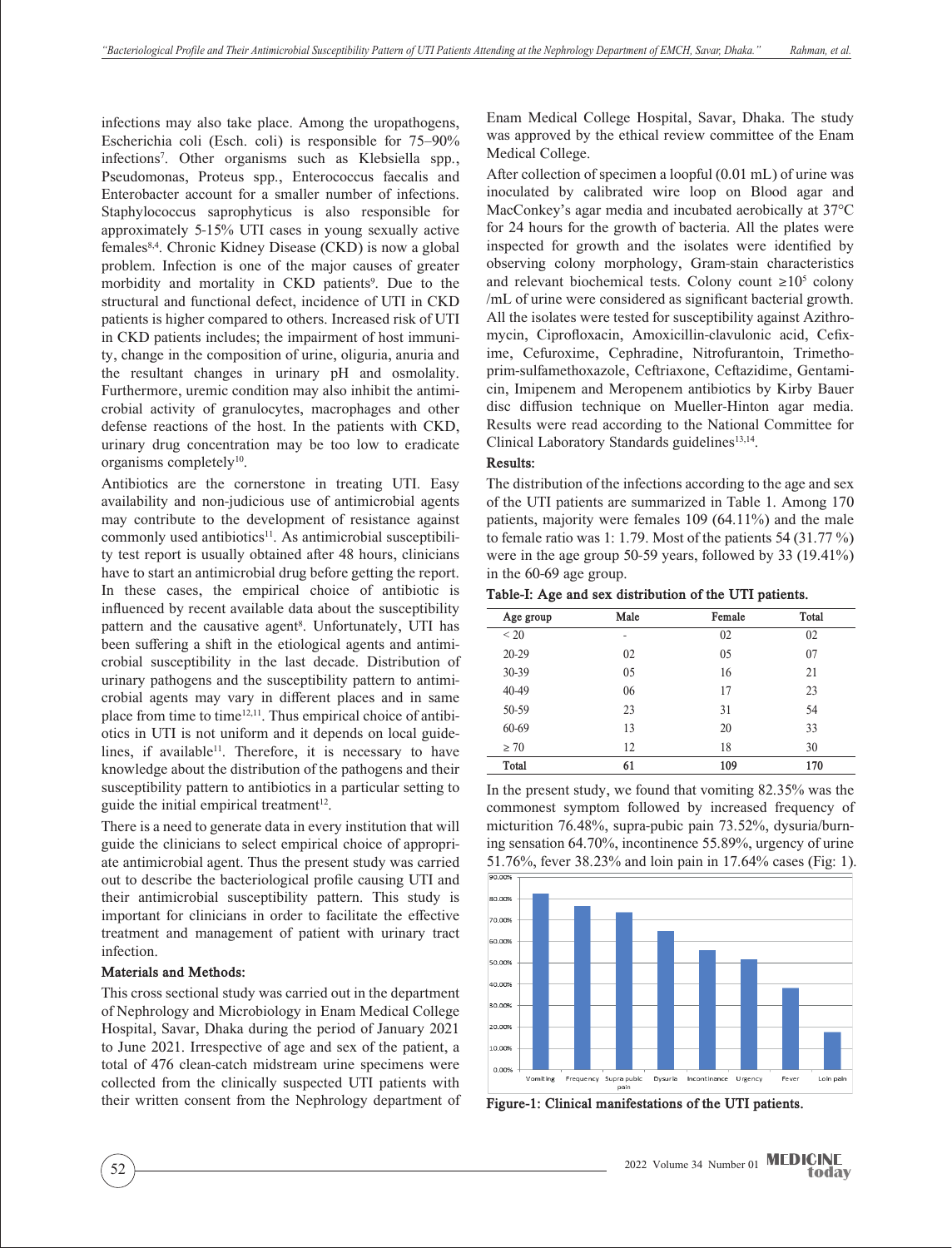Out of 170 culture positive samples Escherichia coli was found to be most commonest 88 (51.76%) organism, followed by Staphylococcus aureus 49 (28.82%), Staphylococcus saprophyticus 19 (11.17%), Klebsiellaspp 14(8.23  $%$ ) and Enterococcusspp 8 (4.70%).



**Figure-2: Bacteriological patternisolated from the urine samples (n=170).**

The susceptibility pattern of the commonly used antibiotics are summarized in table- III. In our study susceptibility pattern of Esch. coli showed lowest Trimethoprim-sulfamethoxazole 10.71%, and followed by Cefixime 21.42% sensitive. Meropenem was found to be 100% sensitive, followed by Imepenem95.23%, Ceftazidime89.29% andCeftriaxone were 84.52% sensitive.

Staphylococcus aureus exhibited low level of sensitivity against Trimethoprim-sulfamethoxazole 10.71%, Cephradine20.23%, Cefuoxime 22.61% and Cefixime 31.11%. Average sensitivity were observed against Ciprofloxacin 48.89% and Azithromycin 64.44%. While high level of sensitivity showed against Imipenem 93.33%, Gentamicin 91.11%, Ceftazidime 89.29% and Ceftriaxone 84.44%. Meropenemwas found to be 100% sensitive.

Sensitivity pattern of Staphylococcus saprophyticus showed lowest against Trimethoprim-sulfamethoxazole 15.17% followed by Cephradine 31.58% and Ciprofloxacin 42.11%. While Nitrofurantoin and Amoxicillin-Clavulonic were found 78.94% sensitive. Imipenem 94.73%, Ceftazidime 89.48% and Ceftriaxone 84.21% sensitive. Meropenem showed 100% sensitive.

Klebsiella spp. showed sensitivity level against Trimethoprim-sulfamethoxazole 7.16% followed byCephradine 28.58% and Ciprofloxacin 35.71%. Imipenem, Ceftazidime, Ceftriaxone,Nitrofurantoin and Amoxicillin-Clavulonic were found 92.86%, 85.71%, 85.71%, 78.58% and 71.42% sensitive respectively. While Meropenem showed no resistance.

Enterococcus spp. showed lowest 00% sensitivityagainst Trimethoprim-sulfamethoxazole and highest 100% sensitive against Meropenem and Imepenem. Moderately sensitive were found against Azithromycin 75.00%, Amoxicillin-Clavulonicacid75.0% and Nitrofurantoin 62.5%. While Ceftazidime and Ceftriaxone were 87.5% and 87.5% sensitive respectively.

**Table-III: Antimicrobial susceptibility pattern of the bacterial isolates.**

| Antibiotics                       | Esch. coli | Staph.<br>aureus | Staph.<br>saprophyticus | Klebsiella spp | Enterococcus<br>spp |
|-----------------------------------|------------|------------------|-------------------------|----------------|---------------------|
| Trimethoprim-<br>sulfamethoxazole | 10.71%     | 10.71%           | 15.17%                  | 7.16%          | $00\%$              |
| Cephradine                        | 20.23%     | 20.23%           | 31.58%                  | 28.58%         | 12.5%               |
| Ciprofloxacin                     | 32.14%     | 48.89%           | 42.11%                  | 35.71%         | 37.5%               |
| Azithromycin                      | 70.23%     | 64.44%           | 52.64%                  | 64.29%         | 75.00%              |
| Cefixime                          | 21.42%     | 31.11%           | 42.10%                  | 42.86%         | 50%                 |
| Cefuoxime                         | 22.61%     | 22.61%           | 42.10%                  | 64.29%         | 37.5%               |
| Amoxicillin-<br>Clavulonic acid   | 69.04%     | 69.04%           | 78.94%                  | 71.42%         | 75.00%              |
| Nitrofurantoin                    | 82.14%     | 82.14%           | 78.94%                  | 78.58%         | 62.5%               |
| Ceftazidime                       | 89.29%     | 89.29%           | 89.48%                  | 85.71%         | 87.5%               |
| Ceftriaxone                       | 84.52%     | 84.44%           | 84.21%                  | 85.71%         | 87.5%               |
| Gentamicin                        | 76.20%     | 91.11%           | 84.21%                  | 71.42%         | 50%                 |
| Imipenem                          | 95.23%     | 93.33%           | 94.73%                  | 92.86%         | $100\%$             |
| Meropenem                         | 100%       | 100%             | 100%                    | 100%           | 100%                |

#### **Discussion:**

UTI is one of the most common a common clinical problem seen in clinical practice both in outpatient and inpatient department. Epidemiologically UTIs account for more than 150 million cases annually with a high rate of morbidity and financial cost.

In the present study, we found  $109(64.11\%)$  were females and the male to female ratio was 1: 1.79. Most of the patients 54 (31.77 %) were in the age group of 50-59 years. Similar finding had been observed in a study done by Ahmed F et al. in Bangladesh which reported 67% were females and the male to female ratio was 0.49:1. The most common age group was  $46-60$  years  $(34\%)^{15}$ . In another study by Rahman MR et al. also showed that out of 103 patients females were (69) more than male (34) with a male to female ratio of 1:2. Mean age was  $57.5\pm9.5$  (range 19-80) years<sup>11</sup>. Female predominance were observed in the present and other studies. The reason behind this high prevalence of UTI in females is due to proximity of the urethral meatus to the anus, shorter and wider urethra, sexual intercourse, incontinence and less acidic pH of vaginal surface and poor hygienic conditions. The incidence of UTI increases with  $age<sup>15</sup>$ .

In the present study, we found that vomiting 82.35% was the commonest symptom followed by increased frequency of micturition 76.48%, supra-pubic pain 73.52%, Dysuria/Burning sensation 64.70%, incontinence 55.89%, urgency of urine 51.76%, fever 38.23% and loin pain in 17.64% cases In a study done by Raman MR et al. found Fever 93.2% was the most common symptom followed by increased urinary frequency 46.6%, Dysuria 79.6%, loin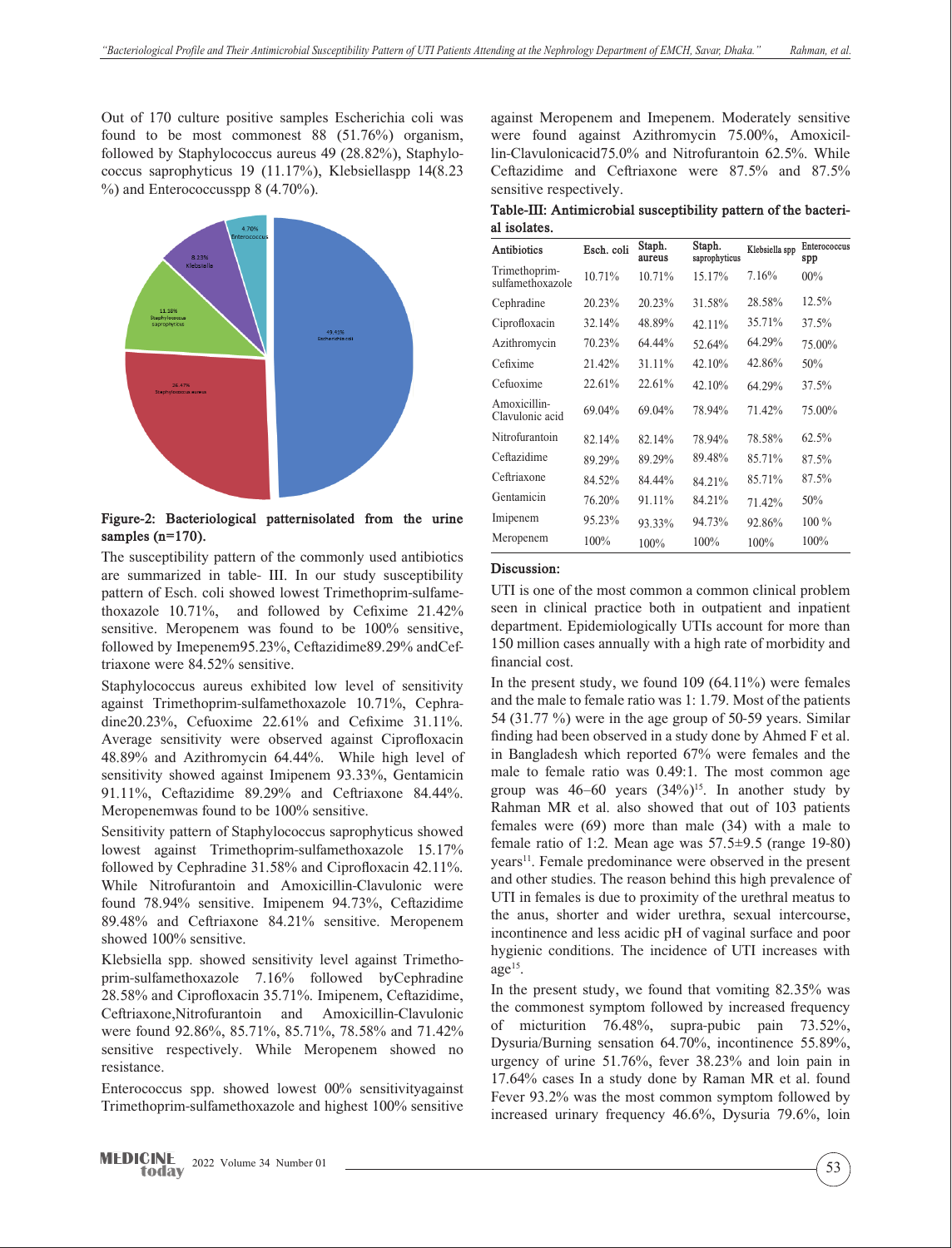pain 30.1%, supra-pubic pain 45.6%, incontinence 7.8% and vomiting in 40.8% patients<sup>11</sup>. In other study Ahmed F et al. showed most of the patients had fever 55%, followed by loin pain 37%, burning and increased frequency of micturition 32%, vomiting 28%, urgency of urine 23%, delirium 15% and incontinence in  $18\%$  patients<sup>15</sup>.

In our study we found Escherichia coli to be most common 88(51.76%) organism, followed by Staphylococcus aureus 49(28.82%), Staphylococcus saprophyticus 19(11.17%), Klebsiellaspp 14(8.23 %) and Enterococcusspp 8(4.70%) cases. In a study Saber S et al revealed that E. coli (64%) was the most common organism and Staphylococcus spp. 19%, Proteus 12 % and Klebsiella 5%were the other organisms<sup>3</sup>. Setu SK et al. showed that among the gram negative organisms E. coli 63.93% was the most common followed by Klebsiellaspp 17.09%, Pseudomonas 5.59%, Enterobacter (5.28%) were the other isolates. While Enterococci 75.07% was the predominant followed by Staphylococcus aureus  $12.88\%$  among the gram positive organisms<sup>16</sup>. In another study by Nazme NI et al. found E. coli was the commonest isolate 62.1% followed by Enterococcus 19.2%, Klebsiella 10.2%, Pseudomonas 3.4%, Acinetobacter 3.4% and Proteus 1.7%17. It is observed that although Esch. coli was the most frequent pathogen in all study results but there are variations in other organisms among different studies. The dissimilarities of the rate of isolation and isolated bacterial species between the present study and other studies may be due to the geographical variation, difference among sexes, various personal, educational and overall socioeconomic status, availability of medical facilities, method of collection of urine samples  $etc<sup>12</sup>$ .

Regarding the susceptibility pattern of antibiotics, it was observed that the Meropenem 100% followed by Imipenem (E. coli- 95.23%, Staph. aureus-93.33%, Staph. saprophyticus-94.73%and Klesiella spp-92.86%) were the most effective antibiotic in our present study.

In our present study susceptibility pattern of Esch. coli showed lowest Trimethoprim-sulfamethoxazole 10.71% and followed by Cefixime 21.42% sensitive. Meropenem was found to be 100% sensitive, followed by Imepenem 95.23%, Ceftazidime 89.29% and Ceftriaxone were 84.52% sensitive. In a study done by Shill MC et al showed that Esch. coli exhibited high resistance with amoxicillin and ciprofloxacin with 94% and 79% resistance respectively. All the Cephalosporins showed moderate activity against the Esch. coli infection; Cephradine, Cefixime, Ceftriaxone and Cefepime exhibited 68.7%, 62.7%, 61.2% and 46.3% resistance respectively. Gentamicin demonstrated only 26.9% resistance while Meropenem showed no resistance at all. Amikacin also proved to be very active against Esch. coli with only 3% resistance and so did nitrofurantoin with just 11.9% resistance<sup>18</sup>. In another study Hossain Get al. showed that Esch. coli was most sensitive to Nitrofurantoin (92.5%), Meropenem 92.5%, Amikacin (84.6%) and Gentamycin 71.8% and resistant to most commonly used drugs like Cefixime 78%, Cefuroxime 77.5%, Ciprofloxacin 62.5%, Ceftriaxone 62.5%19.

 In our study Staph. aureus exhibited low level of sensitivity against Trimethoprim-sulfamethoxazole 10.71%, Cephradine 20.23%, Cefuoxime 22.61% and Cefixime 31.11%. Average sensitivity were observed against Ciprofloxacin 48.89% and Azithromycin 64.44%. While high level of sensitivity showed against Imipenem 93.33%, Gentamicin 91.11%, Ceftazidime 89.29% and Ceftriaxone 84.44%. Meropenem was found to be 100% sensitive. The study done by Haider JSet al.found that the Gram positive isolates including Staph.aureus showed highly sensitive 100 % to Nitrofurantoin, Deptomycin and Linezolid followed by Teicoplanin 90.5% and showed low response to Cefoxitin 9.5%, Cefotaxime, Imipenem and Oxacillin showed 14.3%, Erythromycin and Ampicillin showed 28.6% and Amoxicillin-clavulanae 33.3% and Penicillin G 38.0%20. We found Sensitivity pattern of Staphylococcus saprophyticus lowest against Trimethoprim-sulfamethoxazole 15.17% followed by Cephradine 31.58% and Ciprofloxacin 42.11%. While Nitrofurantoin and Amoxicillin-Clavulonic acid were found 78.94% sensitive. Imipenem 94.73%, Ceftazidime 89.48% and Ceftriaxone 84.21% sensitive. Meropenem showed 100% sensitive. In a study done by Haque R et al. found Trimethoprim-sulfamethoxazole 73.68%, Cefaclor 73.68%, Amoxicillin 71.05%, Cephalexin 65.79%, Ciprofloxacin 63.16%, Ceftriaxone 44.74%, Cefuroxime 39.47%, Gentamicin 47.37% and Nitrofurantoin 18.42%, resistance against Staph. saprophyticus7 . In our study Klebsiella spp. showed low of sensitivity level against Trimethoprim-sulfamethoxazole 7.16% followed by Cephradine 28.58% and Ciprofloxacin 35.71%. Imipenem, Ceftazidime, Ceftriaxone, Nitrofurantoin and Amoxicillin-Clavulonic acid were found 92.86%, 85.71%, 85.71%, 78.58% and 71.42% sensitive respectively. While Meropenem showed no resistance. Study done by Mollicket al. showed the sensitivity pattern of Klebsiella spp. They found Cephradine 22.23 %, Ceftriaxone 44.44 %, Cefixime 44.44%, Ceftazidime 55.56%, Cotrimoxazole 44.44%, Ciprofloxacin 66.67%, Nitrofurantoin 72.22%, Gentamicin 77.77% and Amikacin 88.89%, Meropenem 94.44% and Imipenam 100% sensitive<sup>12</sup>. In a study done Ahmed F et al. showed that as a whole all organisms are mostly sensitive to Meropenem 93.1%, Nitrofurantoin 86.2%, Amikacin 77.2% and Gentamycin 64.9% and mostly resistant to Cefixime 83.3%, Cefuroxime 81.4% and Ceftriaxone 66.9%15. From the analysis of the results of the antimicrobial susceptibility pattern of the present and other studies it revealed that the susceptibility pattern of some antibiotics are seems to be similar or closure to our study and some are quite dissimilar. It may due that the resistance pattern of uropathogens is changing drastically, because of uncontrolled-widespread use of antibiotics<sup>1</sup> and it may also vary in different places andeven in same place from time to time or even institution to institution $11,8$ .

#### **Conclusion:**

Pattern of uropathogens vary in different settings and the increasing antimicrobial resistance is a great concern in developed and developing countries. Wherever possible,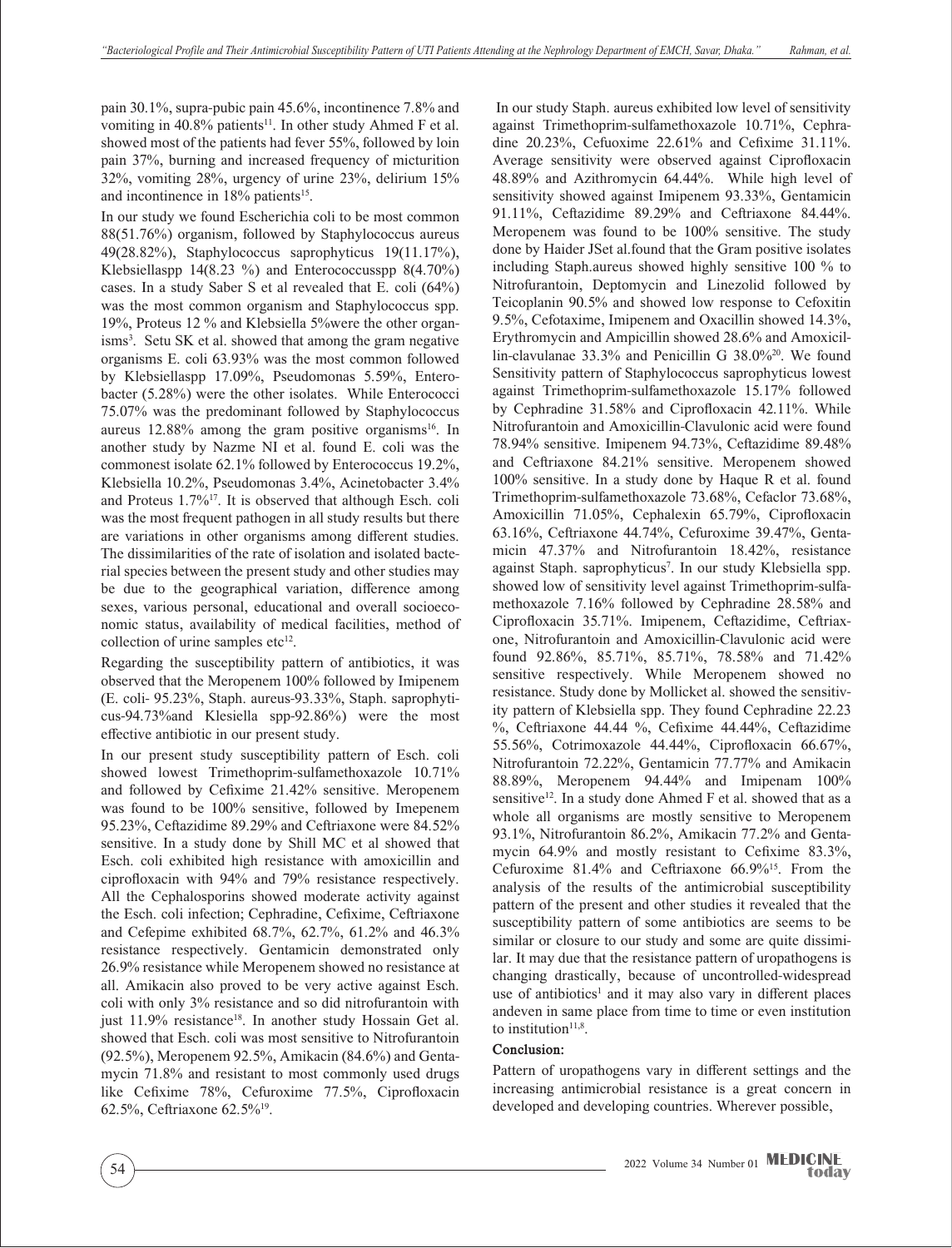urine culture and sensitivity of micro-organisms should be done before prescribing antibiotics and the empirical therapy must be considered on the recent antibiogram of a particular geographical area.

**Conflict of Interest:** None.

#### **Acknowledgement:**

We are thankful to study subjects for their active, sincere and voluntary participation. The authors are also thankful to laboratory staff for their kind support.

#### **References:**

1. Khatun SA and Shaha S. Prescribing Pattern of Antimicrobials in Urinary Tract Infection at Outpatient Department in a Tertiary Care Hospital in Dhaka. Journal of Enam Medical College. 2020; 10(1): 23−26.

https://doi.org/10.3329/jemc.v10i1.45062

2. Richa C, Bhushan CS, Kumar SP, Dev PA and Nabaraj P. Bacteriology of urinary tract infection of chronic renal failure patients undergoing for hemodialysis. Journal of Microbiology& Experimentation. 2016; 3 (3): 70-74.

https://doi.org/10.15406/jmen.2016.03.00089

3. Saber S, Yasmin N, Alam MT, Hossain MM and Alam RF. Study on Urinary Tract Infection Among Females of Reproductive Age Group in Tertiary Care Teaching Hospital, Dhaka, Bangladesh. European Journal of Medical and Health Sciences. 2021; 3 (1): 85-89.

https://doi.org/10.24018/ejmed.2021.3.1.680

4. Flores-Mireles AL, Walker JN, Caparon M and Hultgren SJ. Urinary tract infections: epidemiology, mechanisms of infection and treatment options. Nature Reviews Microbiology. 2015; 13 (5): 269-284.

https://doi.org/10.1038/nrmicro3432

PMid:25853778 PMCid:PMC4457377

5. Bazzaz BSF, Fork SD, Ahmadi R and Khameneh B. Deep insights into urinary tract infections and effective natural remedies. African Journal of Urology 27, 6 (2021).

https://doi.org/10.1186/s12301-020-00111-z

6. Qzturk R and Murt, A. Epidemiology of urological infections: a global burden. World Journal of Urology. 2020; 38 (11):2669-2679.

https://doi.org/10.1007/s00345-019-03071-4

### PMid:31925549

7. Haque R, Akter ML and Salam MA. Prevalence and susceptibility of uropathogens: a recent report from a teaching hospital in Bangladesh. BMC Res Notes (2015) 8:416. https://doi.org/10.1186/s13104-015-1408-1

PMid:26342570 PMCid:PMC4560919

8. Ahmed MU, Khairuzzaman M, Begum A and Ahmed I. Isolation and Antimicrobial Susceptibility Pattern of Escherichia coli Causing Urinary Tract Infection in Enam Medical College Hospital. Journal of Enam Medical College. 2011; 1(2): 60-62.

https://doi.org/10.3329/jemc.v1i2.11463

9. Francis A, Cho Y and Johnson DW. Honey in the Prevention and Treatment of Infection inthe CKD Population: A Narrative Review. Evidence-Based Complementary and Alternative Medicine Volume 2015, Article ID 261425, 8 pageshttp://dx.doi.org/10.1155/2015/261425.

https://doi.org/10.1155/2015/261425

PMid:26167189 PMCid:PMC4488250

10. Arjumand M, Ali GMT, Dutta PK, Hassan MH, Hasan KMA and Barua BK. Pattern of UTI in Chronic Kidney Disease: Experience from A Tertiary Care Hospital, Bangladesh. ChattogramMaa-O-Shishu Hospital Medical College Journal. 2021; 20 (1): 41-45.

https://doi.org/10.3329/cmoshmcj.v20i1.53586

11. Rahman MR, Rahim MA, Afroze SR, Afroz F, Haque HF and Mitra P, et al. Pattern of Bacterial Pathogens Causing Urinary Tract Infection and Their Antibiotic Sensitivity: A Tertiary Care Hospital Experience. Birdem Medical Journal. 2015; 5 (1): 20-23.

https://doi.org/10.3329/birdem.v5i1.28369

12. Mollick S, Dasgupta T, Hasnain MJ and Ahmed M. Isolation and Characterization of Pathogens Responsible for Urinary Tract Infection in Bangladesh and Determination of their Antibiotic Susceptibility Pattern. Journal of Applied Pharmaceutical Science. 2016; 6 (4): 072-076.

https://doi.org/10.7324/JAPS.2016.60410

13. Cheesbrough M. Summary of the clinical and laboratory features of microorganism. In: District laboratory practice in tropical countries (Part 2).UK: Cambridge University Press, 2000: 105-194.

14. National Committee for Clinical Laboratory Standards (NCCLS). Performance standards for antimicrobial susceptibility testing. 16th Infor-mational Supplement. M100-S12 NCCLS. Oxford University Press, USA. Wayne, PA. 2006. 15. Ahmed F , Hossain ME, Hossain MG , Karmaker G, Kabir MR and Chowdhury IA, et al. Clinical and Bacteriological Profile of UTI Patients in Medicine Department in a Teaching Hospital of Bangladesh. Journal of Bangladesh College of Physicians and Surgeons. 2021; 39 (2): 106-113. https://doi.org/10.3329/jbcps.v39i2.52391

16. Setu SK, Sattar ANI, Saleh AA, Roy CK, Ahmed M and Muhammadullah S, et al. Study of Bacterial pathogens in Urinary Tract Infection and their antibiotic resistance profile in a tertiary care hospital of Bangladesh. Bangladesh journal of medical microbiology. 2016; 10 (01): 22-26.

https://doi.org/10.3329/bjmm.v10i1.31449

17. Nazme NI, AMIN AA, Jalil F, Sultana J and Fatema NN. Bacteriological Profile of Urinary Tract Infection in Children of a Tertiary Care Hospital. Bangladesh journal of child health. 2017; 41 (2): 77-83.

https://doi.org/10.3329/bjch.v41i2.36102